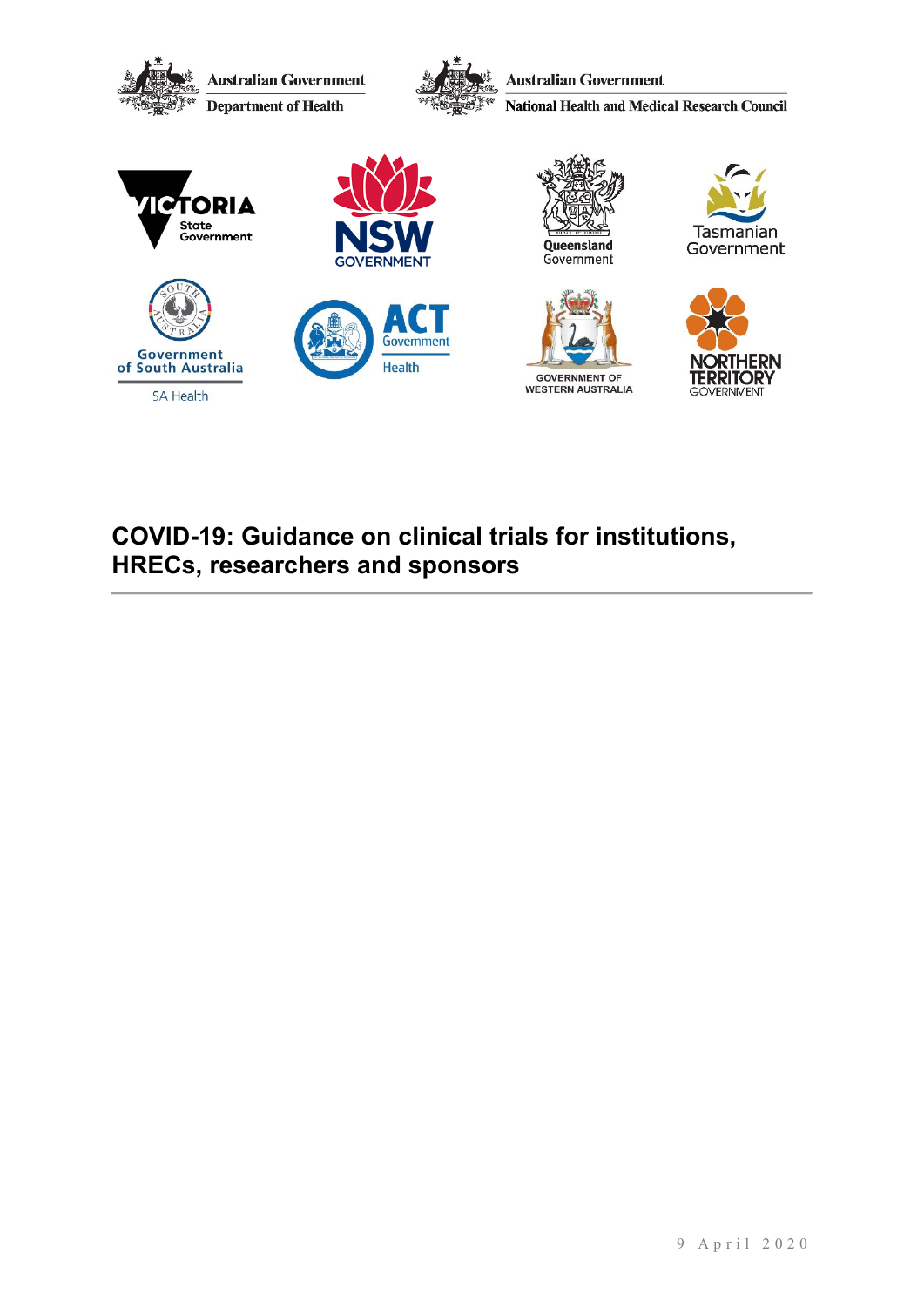# **Preface**

COVID-19 represents an unprecedented challenge to the health and research sectors. Our response to this challenge should be in line with several key principles and considerations. These are:

- The safety and well-being of patients, research participants and their families, and health care professionals, researchers and other staff involved in patient care and research are paramount.
- It is critical that public health systems remain able to respond to the needs of the community, both those impacted by COVID-19 and in terms of regular workloads.
- The conduct of research related to COVID-19 is a significant priority; however, the initiation and continuation of other ongoing and proposed research may also be critical for the well-being of patients, participants, communities and the research sector.
- Compliance with or adherence to regulations, guidelines, codes, policies and other standards remains necessary. However, interpretation of research responsibilities in the context of a crisis such as COVID-19 should be informed by flexibility, consultation and good sense so as to retain the focus on the safety and well-being of those most at risk in our institutions and communities.

# **Purpose and scope**

This guidance provides general information and advice to institutions conducting or overseeing research, Human Research Ethics Committees (HRECs), researchers and sponsors in the context of the COVID-19 pandemic. It is directed towards those involved in clinical trial research and other relevant clinical research, but also may be of use to institutions, HRECs and researchers in other fields.

The purpose of this guidance is twofold:

- 1. to assist those overseeing, conducting and reviewing clinical trial research to maximise the safety of research participants and to minimise risks to participants and the community, to researchers and other institutional staff and to trial integrity, and
- 2. to address prioritisation of clinical trial research.

This advice represents current thinking and best practice at the government level. It reflects the shared views of the all state and territory Departments of Health, the Therapeutic Goods Administration (TGA), National Health and Medical Research Council (NHMRC) and the Clinical Trials Project Reference Group (CTPRG), of which all of these entities are members. Although it may refer to legislation or regulation, it is not legal advice and should not be cited for this purpose. It is a set of recommendations and is not legally enforceable.

COVID-19 and the challenges of responding to it are rapidly evolving and this guidance will be updated in response to changes globally and in Australia, and to reflect feedback received from you and our other stakeholders in the clinical trial research sector. Please check<https://www1.health.gov.au/internet/main/publishing.nsf/Content/Clinical-Trials> for updates.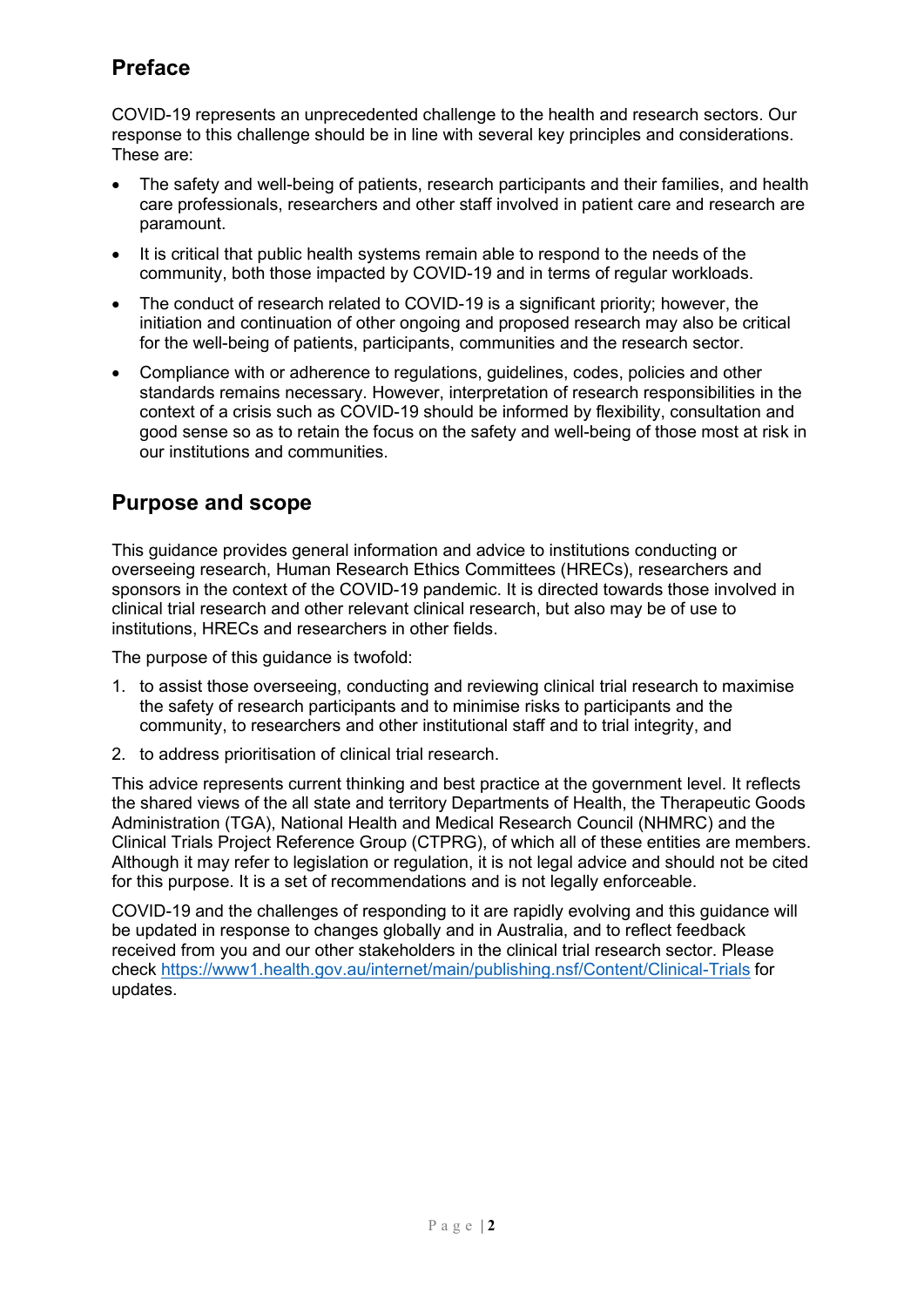# **Ongoing management of current clinical trials**

# **Contingency planning**

- Institutions, individual principal investigators (PIs) and sponsors should be undertaking contingency planning to address the potential impact of COVID-19 and responses to the crisis on current, ongoing clinical trials. This planning should include:
	- $\circ$  priority: assessment of the importance of and the risks associated with continuing the trial as designed or with necessary modifications. Responses could include continuing the trial in its present form, conducting the trial in a modified form, suspending the trial or closing the trial.
	- $\circ$  participation: assessment of the ability of participants to participate in the trial in accordance with protocol requirements and consideration of alternative models for participation that would not compromise the integrity of the trial.
	- $\circ$  capacity: assessment of the resources available for continuing the trial, including research staff, clinical support staff, pharmacy support, other support staff, space, equipment, supplies, etc. A component of a capacity assessment will be consideration of the need to re-allocate research staff to clinical care and other areas of patient support.
- Contingency planning will need to be an ongoing process.

# **Potential for Medicine Shortages**

As the treatment and care of COVID-19 patients evolves, there may be circumstances that lead to disruptions to supply of medicines. Supply disruptions may lead to local shortages that impact on clinical care as well as on the conduct of existing clinical trials.

The treatment and management of COVID-19 is an evolving situation that requires ongoing engagement with TGA and Medicines Australia/Sponsors and potentially the R&D **Taskforce** 

Where disruptions lead to shortages, or anticipated shortages, of medicines, it is the responsibility of the medicine sponsor to alert the TGA and trial sponsors and to notify them of the implications for the safe conduct of research trials.

- Notified shortages are published on the TGA's Medicine Shortage Reports Database [\(https://apps.tga.gov.au/prod/MSI/search\)](https://apps.tga.gov.au/prod/MSI/search).
- The TGA provides updated safety and availability alerts through the TGA website [\(https://www.tga.gov.au/alerts\)](https://www.tga.gov.au/alerts).
- Individuals can subscribe to receive email updates and alerts about shortages through the Medicine Shortages Alert Service [\(https://www.tga.gov.au/medicine-shortages-alert](https://www.tga.gov.au/medicine-shortages-alert-service)[service\)](https://www.tga.gov.au/medicine-shortages-alert-service).

# **Communications**

• Decisions and actions in response to the crisis will be most effective if they are taken after appropriate consultation with the key stakeholders in a clinical trial: institutions, researchers, sponsors, regulators (if relevant) and, in some cases, participants. However, the need for rapid responses may require decisions and actions by one or more parties without prior consultation with the others. In such cases, all key stakeholders should be informed of the decisions and actions taken at the earliest opportunity.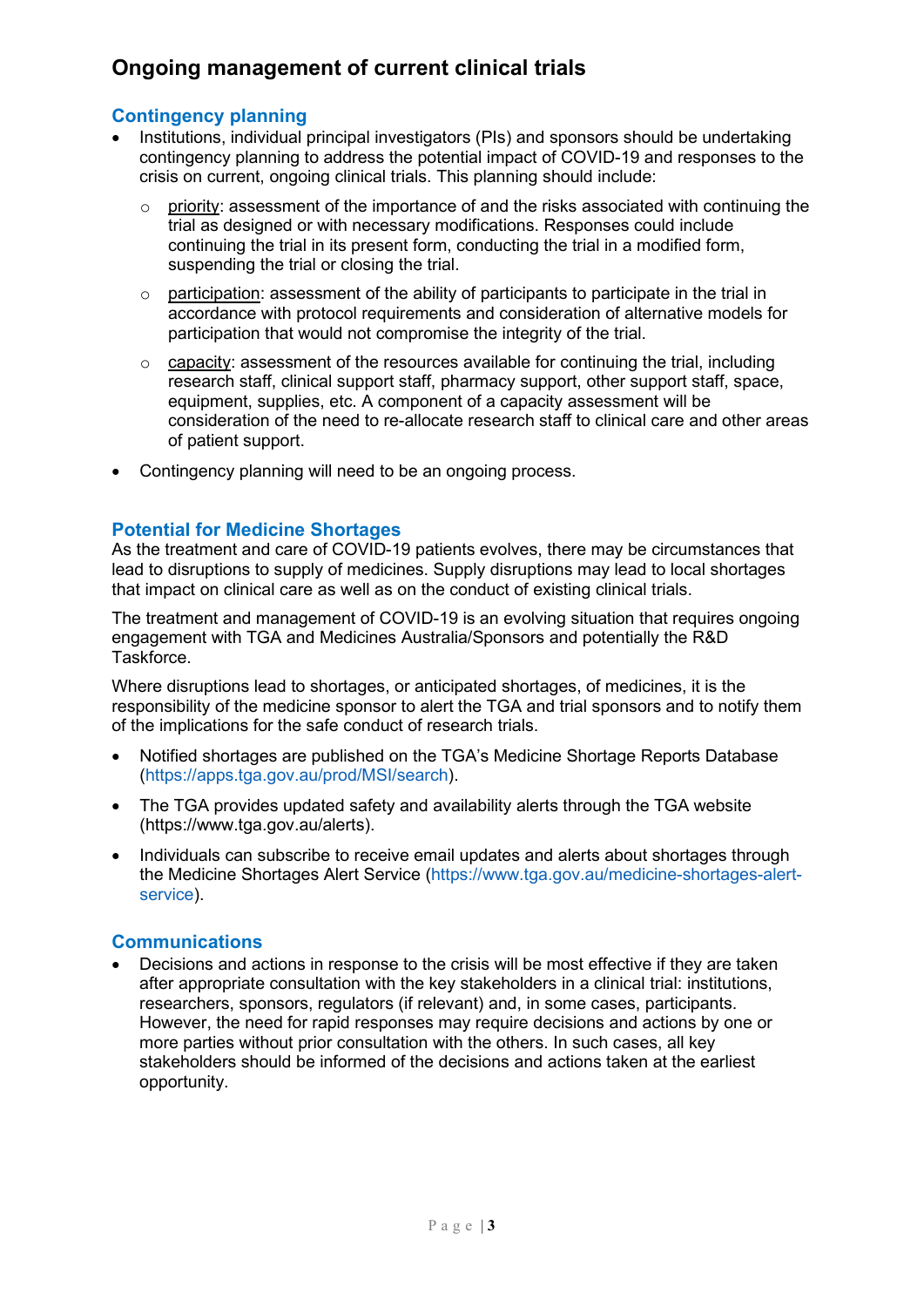### **Participants**

- The safety and well-being of trial participants, other patients, family members, researchers and other clinical and support staff is paramount.
- In trials that proceed without modification, participants should explicitly be given the following options:
	- $\circ$  continuing to participate in the trial
	- o suspending their participation, if this is viable, or
	- o withdrawing from the trial.
- Participants who do not attend clinic visits or complete other trial activities may be reminded that these are required; however, if a patient declines or actively refuses to participate in trial activities, then their decision should be respected and they should be considered to have withdrawn from the trial. These participants should be informed that their decision will not affect their ongoing treatment or participation in future clinical trials.
- Participants who choose to move off the investigational product and onto standard care, and who do not wish to continue with site visits may be able to remain on trial for followup only.
- Participants should be informed of any modifications to the trial, including medical and other trial procedures, ongoing treatment or care and any tests or assessments that will have, or have the potential to have, an impact on them.
- In trials that have been modified, participants should explicitly be given the following options:
	- o participating in the trial, as modified, inclusive of alternative mechanisms for engagement such as remote visits, data collection, monitoring, etc., as appropriate
	- o suspending their participation, if this is viable, or
	- o withdrawing from the trial.
- In a situation where a trial participant is unable to attend a visit or otherwise fulfil a condition of participation due to public health directives or government policy (such as restricted travel between states and territories), sponsors and researchers are encouraged to facilitate the participant being able to continue to participate in the trial at a site that is within the limits of any such restrictions. If available, such adjustments could be 'pre-approved' per the guidance provided below for amendments. Data collected could then be transmitted to the site that the participant would normally have attended.

#### *Participants who are symptomatic for COVID-19*

- Participants should be informed of the importance of notifying the research team in advance of attending any trial visits if
	- $\circ$  they are experiencing one or more symptoms suggestive of COVID-19 infection
	- o they have recently (within 14 days) returned from overseas or have been in close contact with someone who is known to have contracted COVID-19 or has symptoms suggestive of COVID-19 infection, or
	- $\circ$  they are experiencing one or more symptoms not suggestive of COVID-19 infection, but suggestive of influenza or other infectious disease or condition that includes respiratory symptoms.
- The PI should ensure that appropriate follow-up with symptomatic participants is arranged and may advise the participant to present to another site or service for assessment, testing and/or further investigation.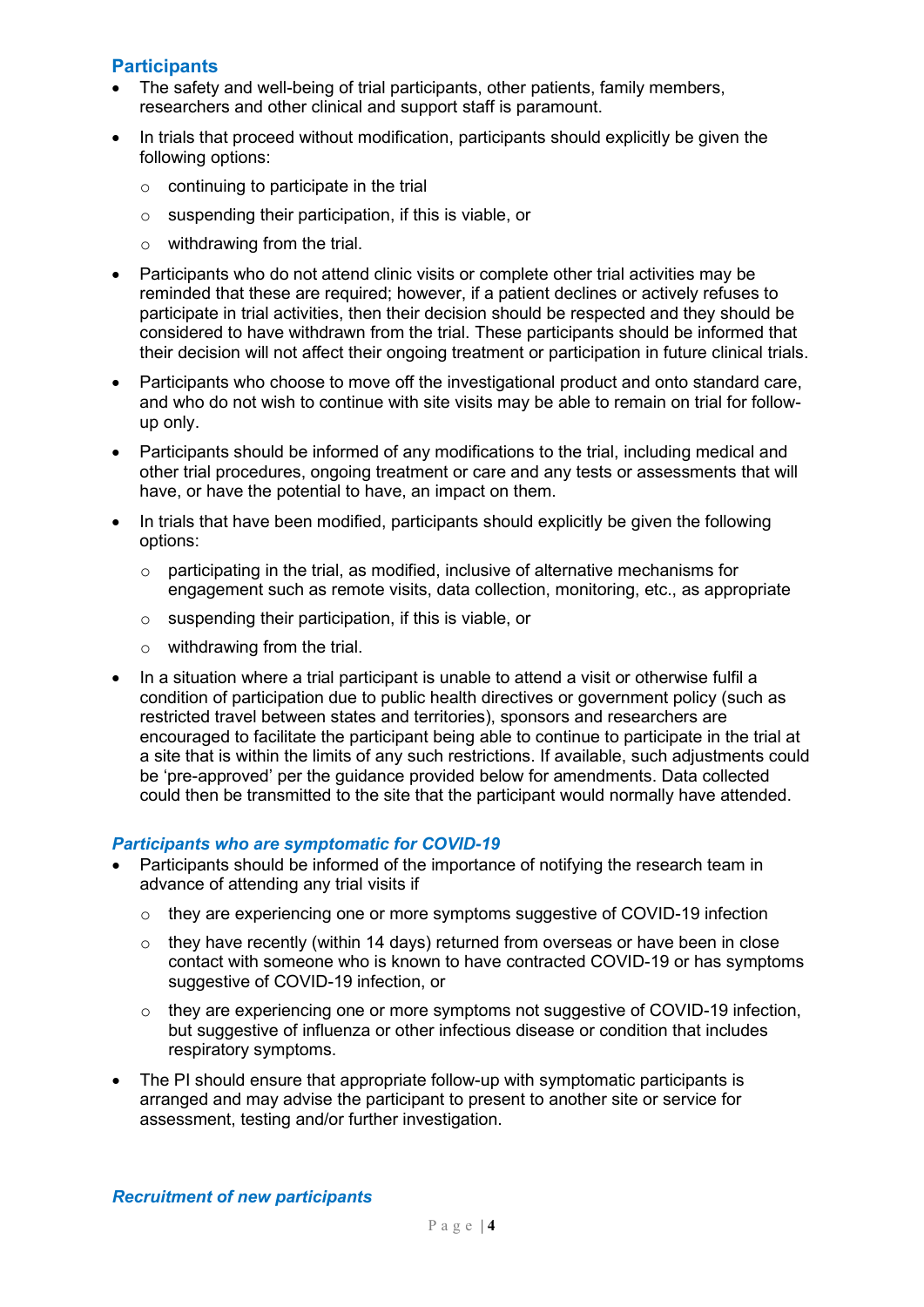• Decisions to recruit new participants to ongoing trials should take into account the potential benefits and burdens on Australia's health system and should depend on individual trial factors. The focus should remain on the safety and well-being of those most at risk in our institutions and communities. Any new recruitment should reflect the most current public health advice on social distancing.

# **Alternative models for conducting clinical trials**

- Researchers and sponsors should educate themselves about novel approaches to the conduct of clinical trials, such as decentralised trials (i.e. teletrials) in which participants can be recruited and participate remotely and data can be captured remotely via available technology.
- Changes to clinical trials that enable remote data verification are in the public interest and should be understood as arising from the obligation to protect the safety of participants, researchers and others involved in research. In keeping with other published guidance, such changes should be notified to HRECs as time permits; however, they should not be subject to HREC requirements for amended individual participant information and consent forms (PICFs). For this category of changes, individual participant consent should be presumed, rather than needing to be obtained.
- HRECs should consider whether to actively encourage alternative models for conducting clinical trials, where possible and appropriate.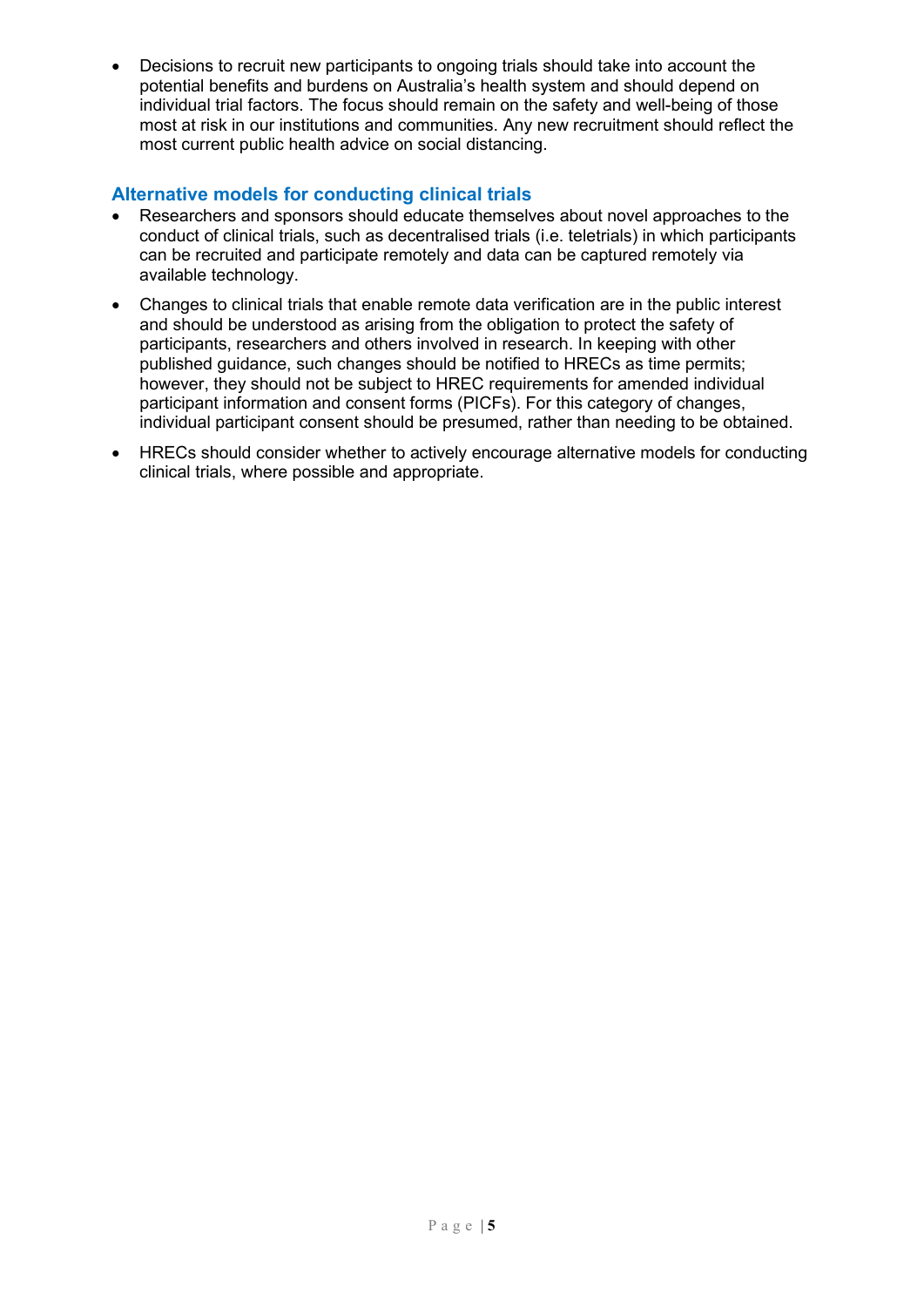#### **Notification of serious adverse events, significant safety issues, urgent safety measures, serious breaches, amendments and protocol deviations**

- Researchers, sponsors, institutions, and HRECs should consult and adhere to existing guidance for safety monitoring and reporting published by NHMRC and the TGA (see [https://www.nhmrc.gov.au/about-us/publications/safety-monitoring-and-reporting-clinical](https://www.nhmrc.gov.au/about-us/publications/safety-monitoring-and-reporting-clinical-trials-involving-therapeutic-goods)[trials-involving-therapeutic-goods](https://www.nhmrc.gov.au/about-us/publications/safety-monitoring-and-reporting-clinical-trials-involving-therapeutic-goods)). Any proposed modifications to standard practice should be discussed between the relevant parties and authorised, if appropriate, by the responsible party.
- Any incidents associated with the attendance at a clinic (or other relevant context) of a participant known, or later discovered, to be symptomatic should be promptly reported as an adverse event or safety issue, as relevant, in accordance with existing guidance.
- If a planned modification of a protocol is likely to have a negative impact on participants' safety or increase risk to participants, then review by an HREC, or an approved delegated process, is required. Institutions should consider identifying an individual, such as the HREC Chair or the most senior ethics officer, to make the decision as to whether a review is required prior to implementation of the proposed change. Substantial amendments should be submitted and approved by the HREC or via delegation as per processes authorised by the institution.
- The use of strategies to pre-approve certain categories of amendments is encouraged and should be adopted subject to the directions of jurisdictional health departments. Amendments eligible for pre-approval would be at the discretion of the institution and/or HREC and might include modification of a trial to:
	- o employ virtual visits, telehealth, electronic consent or otherwise implement teletrials
	- $\circ$  change the 'site' to a location outside of a hospital or clinic or permit referral to another hospital or clinic
	- o extend protocol timeframes for visits, procedures, trial medication delivery or followup to accommodate isolation periods or other disruptions
	- o ensure that all returned investigational medical product is destroyed in accordance with standard protocols for the destruction of biohazards, and
	- o any other changes that do not implicate participants' safety or well-being and are intended for the purpose of safeguarding the health of participants, researchers and staff or the community via infection control or reducing the burden of participation in a trial for the participants or researchers.
- Amendments to existing protocols that are designed to limit exposure of participants, researchers or staff to infectious agents or to change methodology, procedures or project activity to ease the burden on participants, researchers or staff do not need to be approved by HRECs before being implemented, if timing does not enable this. In addition, necessary amendments that suspend recruitment or testing of participants, or that modify research locations or staffing and other administrative matters can be implemented as necessary. If there is time for an amendment of this type to be reviewed in accordance with existing administrative amendment approval processes, that is optimal; but, participant and staff safety are the paramount concerns in all cases.
- If such changes are made, they should be reported to the sponsor in accordance with usual processes and to the HREC, when that becomes possible, in accordance with usual processes and in conformance with the National Statement.
- Protocol deviations can be reported to HRECs in the usual manner or collected and submitted in bulk form at the end of the crisis.
- Researchers are reminded that, although all deviations must to be reported to the trial sponsor, only the sub-set of deviations that have a significant impact on the continued safety or rights of participants or the reliability and robustness of the data generated in the clinical trial must be reported to the HREC. These deviations (also known as 'serious breaches') should also be reported by the PI to their institution, as they may impact on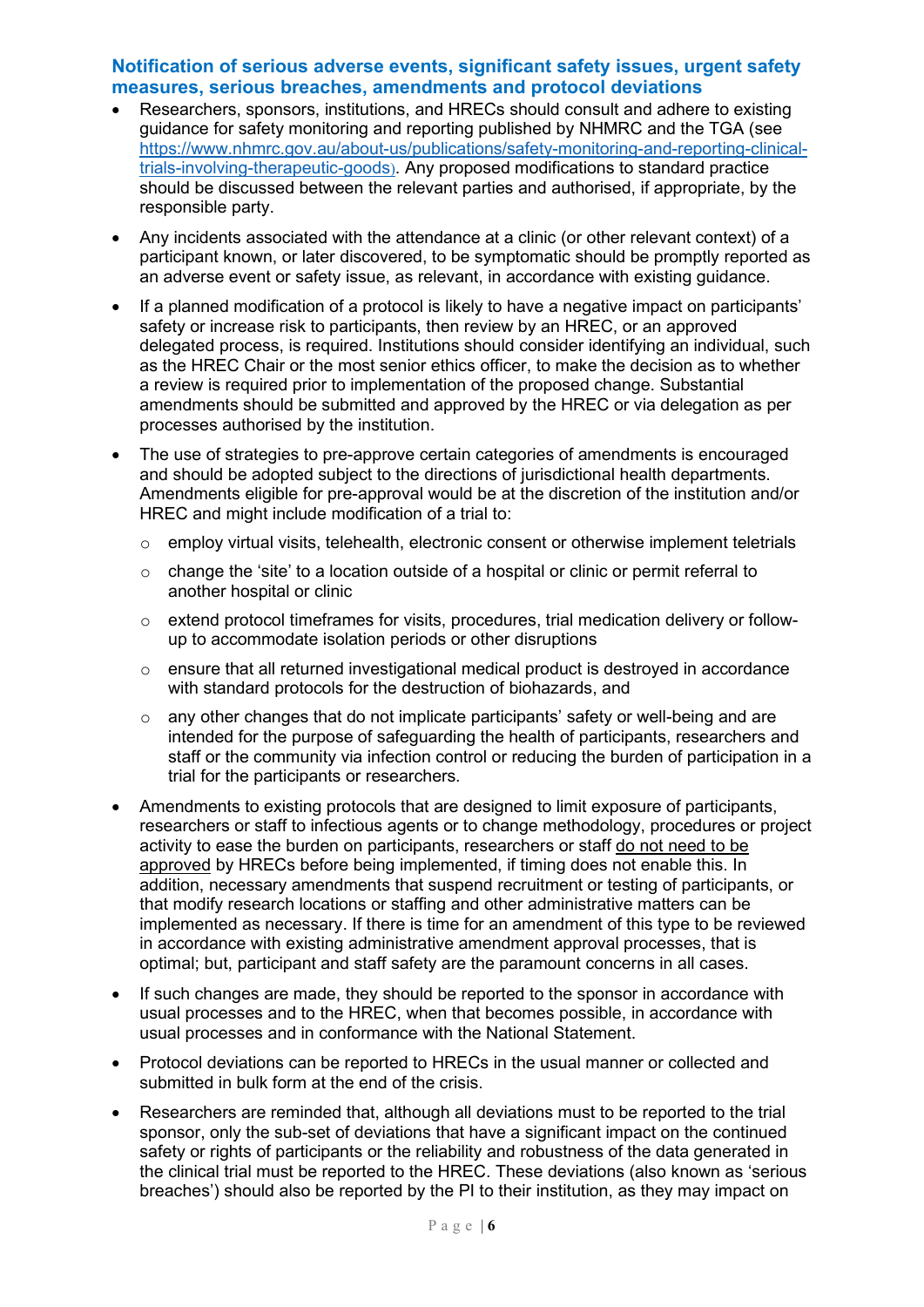medico-legal risk, the responsible conduct of research, or adherence to contractual obligations.

#### *Amendments related to COVID-19 testing or analysis*

- Amendments to clinical trial protocols that include the addition to an existing trial of new COVID-19 related elements, e.g. to enable epidemiological analysis of COVID-19, to add patients with COVID to an existing trial of a treatment or to add in testing for SARS-CoV-2 for safety purposes, (for example where studies include taking samples), is acceptable, so long as appropriate protection is put in place for handling of samples. Such arrangements would be treated as an urgent safety measure with subsequent notification in accordance with usual processes. Use of a separate specific information sheet and consent form to provide information about additional tests rather than modifying an existing form should be considered.
- Submission of template forms or separate individual PICFs for COVID-19 related testing for pre-approval by HRECs is recommended.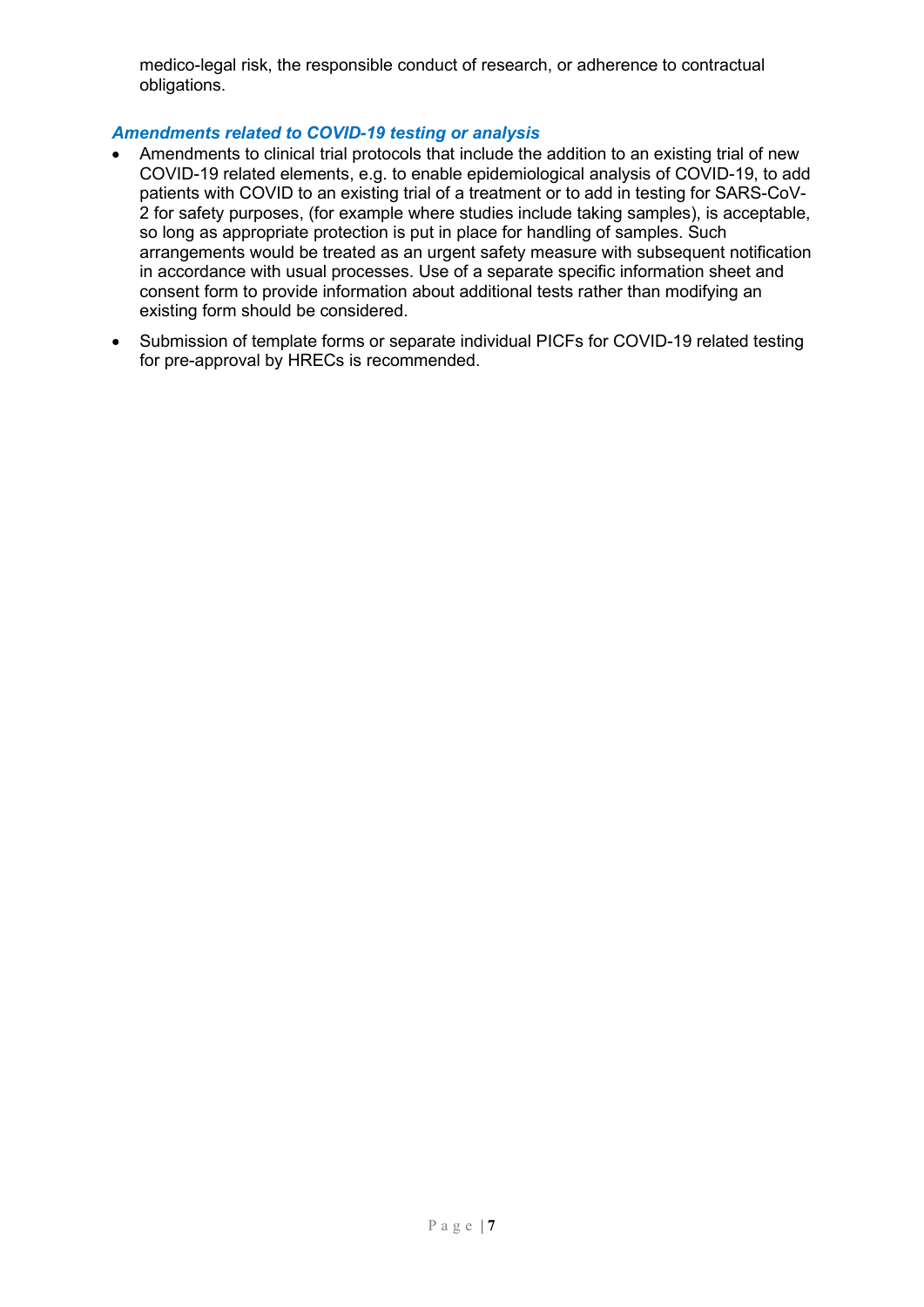### **TGA response to COVID-19**

- The Therapeutic Goods Administration (TGA) is providing active support for monitoring a number of issues relating to therapeutic goods including medicines and medical devices in response to COVID-19. Additionally, any trial that works toward a treatment or a vaccine for COVID-19 will be considered a priority by the TGA.
- With respect to clinical trials notified to the TGA under the CTN scheme, the TGA acknowledges that there may be deviations from trial protocols related to the supply of the Investigational Medicinal Product (IMP) and resulting from potential quarantine and travel restrictions or other factors that precipitate the need to manage patients remotely. Under the CTN scheme requirements, these deviations do not need to be notified to the TGA.
- With respect to variations to the trial responsive to COVID-19, such as trial start/finish date change, change in PI, number of participants, change in site address or the name of the trial approving authority, these do not need to be notified to the TGA. Variations to the trial such as changes to existing therapeutic goods, addition of therapeutic goods or addition of sites and those variations that are not responsive to COVID-19 will continue to require notification to the TGA. Whether a change in site is a change in site address or the addition of a new site is a determination that is made by the trial sponsor and the approving HREC.
- With respect to variations to clinical trials being conducted under the CTX scheme, where the TGA assesses only the safety aspects of a trial protocol, these can be assessed on a case by case basis.

# **Continuation of delivery of trial medication**

- PIs, pharmacies and sponsors, where relevant, should develop plans to manage the continuation of clinically essential trial medication delivery to participants affected by selfisolation quarantine periods or as a result of testing positive for COVID-19. While there are no specific requirements under TGA legislation or the CTN scheme regarding the movement of clinical trial medications across state and territory borders, sponsors should ensure compliance with all relevant state and territory legislation.
- Any such arrangements should include a process for obtaining the agreement of the participant to the delivery changes.

# **Sample Collection and Storage**

- Researchers and institutions that are considering the impact of the COVID-19 pandemic on the collection and storage of biospecimens for future use will understand that all human biospecimens should always be treated as potentially infectious; this potential is simply reinforced and heightened by the current circumstances. In many ongoing clinical trials, biospecimens are being collected from participants where assessment of SARS-CoV-2 status is not required and won't be possible. In addition, there is data that suggests that viral shedding from both symptomatic and asymptomatic carriers may be significant. For biospecimens that are later processed without adequate biosafety containment protocols, there is a small risk of any virus being transmissible. Therefore, the COVID19 pandemic reinforces the need to process all human biospecimens in accordance with appropriate biosafety containment protocols.
- The following measures are recommended:
	- $\circ$  Current concerns about COVID19 serve to remind us of the need to apply Universal/Standard precautions to the management of all human biospecimens (see [https://www.sahealth.sa.gov.au/wps/wcm/connect/public+content/sa+health+internet/](https://www.sahealth.sa.gov.au/wps/wcm/connect/public+content/sa+health+internet/clinical+resources/clinical+topics/healthcare+associated+infections/prevention+and+management+of+infections+in+healthcare+settings) [clinical+resources/clinical+topics/healthcare+associated+infections/prevention+and+](https://www.sahealth.sa.gov.au/wps/wcm/connect/public+content/sa+health+internet/clinical+resources/clinical+topics/healthcare+associated+infections/prevention+and+management+of+infections+in+healthcare+settings) [management+of+infections+in+healthcare+settings](https://www.sahealth.sa.gov.au/wps/wcm/connect/public+content/sa+health+internet/clinical+resources/clinical+topics/healthcare+associated+infections/prevention+and+management+of+infections+in+healthcare+settings) or other suitable reference).
	- $\circ$  If biospecimens are collected from donors that are known to be actively infected with COVID19 or any other transmissible microorganism or vector (e.g. HIV, HepB, HepC)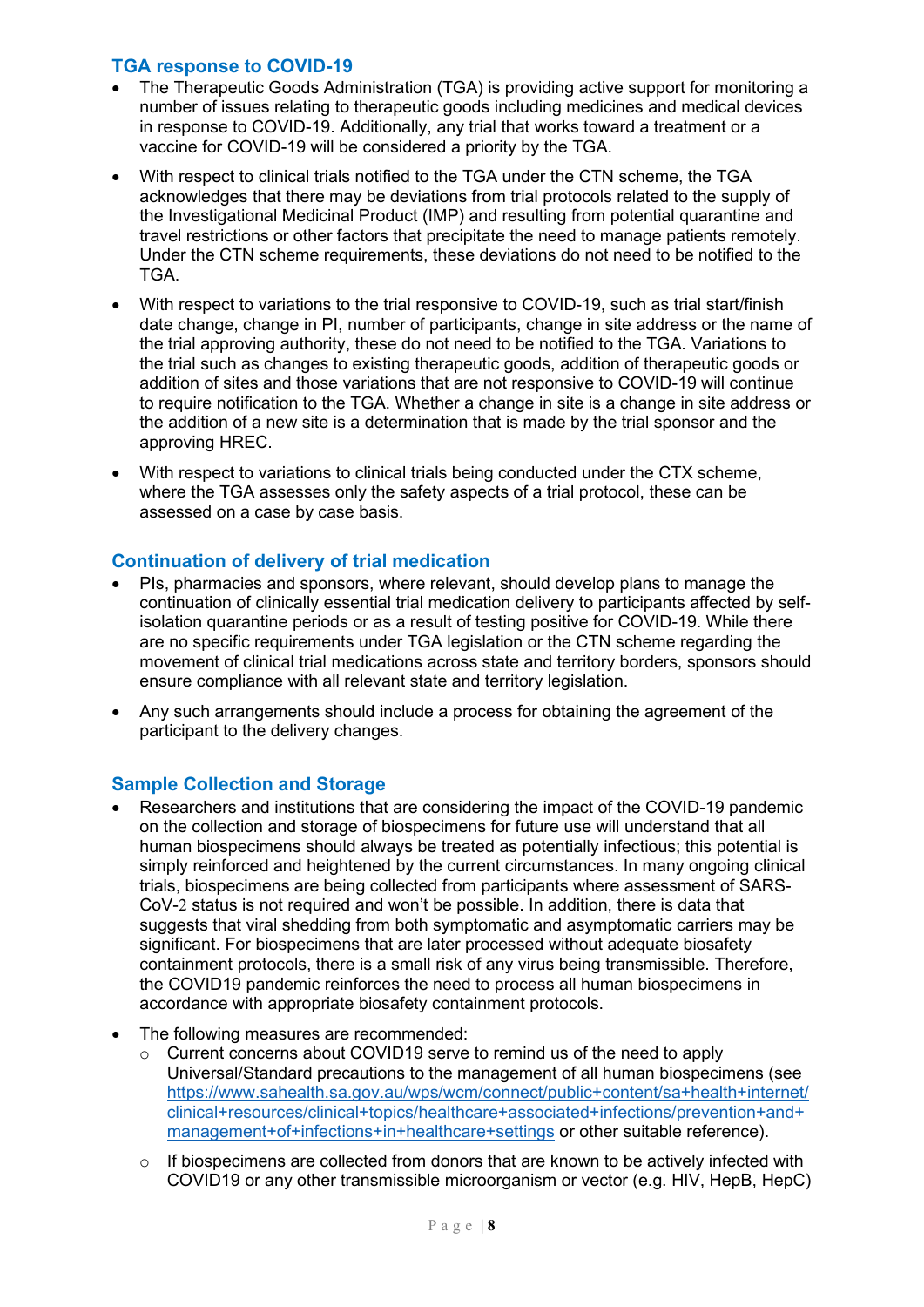this information should be noted in the clinical annotation dataset attached to the biospecimens.

 $\circ$  All human-derived biospecimens should be processed, managed and utilised within facilities that are approved to manage human biospecimens at the appropriate level of physical containment.

### **Site monitoring visits**

- Remote monitoring visits are encouraged as the first option in all cases and sponsors and institutions should ensure that these are facilitated, taking into account the need to avoid undue burden on hospital or institutional resources. These arrangements must adhere to patient confidentiality protocols already in place. Remote source data verification may be done electronically as long as appropriate security arrangements either are or can be put in place.
- If remote monitoring visits are not feasible, then clinical research associates may continue to undertake on-site monitoring visits as long as they are not symptomatic, have not returned from overseas in the last 14 days or had contact with a known case of COVID-19, in accordance with the most current public health guidance and advice from jurisdictional health departments.

#### **Investigator meetings**

• Investigator meetings and other meetings to plan, conduct or monitor a clinical trial should employ the use of remote technology wherever possible. Where researchers are temporarily co-located for the purposes of the delivery of clinical care or the conduct of the trial, engaging in any necessary interaction may be efficient, but should be subject to current public health advice.

#### **Suspension or cessation of research**

- Decisions by researchers to halt a study or suspend recruitment can be dealt with administratively between institutions and sponsors; however, a decision to close a study where an investigational product (IP) or an unregistered device, diagnostic or biological is being provided is a substantial amendment requiring HREC review.
- In assessing the proposed closure of a study where an IP or an unregistered device, diagnostic or biological is being provided, careful consideration should be given to any post-trial care or access to the IP, device or biological that is planned, or not planned, for relevant participants.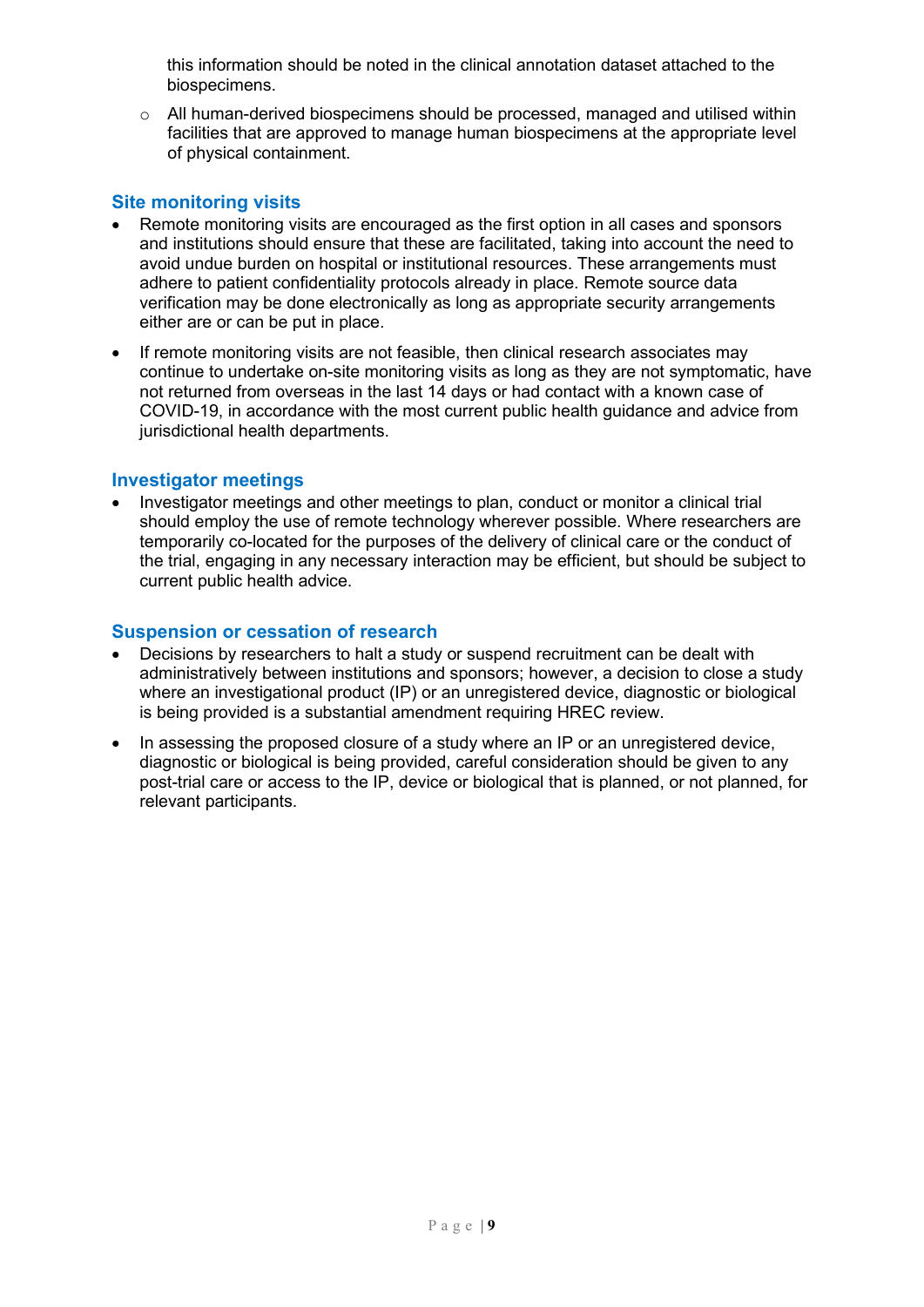#### **Advice for HRECs and research governance offices**

- HREC members, ethics administrative officers, research governance officers and executive officers should conduct contingency planning related to their operations and employ sensible approaches to fulfilling their responsibilities in accordance with the National Statement and institutional policy and procedures. These approaches should not be overly rigid or generate onerous requirements on researchers or sponsors.
- HREC members, ethics administrative officers, research governance officers and executive officers should be aware of the guidance provided in this document and any updated guidance or advice, as well as current public health advice related to COVID-19.
- NHMRC, TGA, all Australian Departments of Health and the CTPRG support efforts by institutions, HRECs, researchers and sponsors to ease the burden of adhering to relevant regulation and guidelines by employing creative and streamlined strategies for doing so.

#### *HREC meetings and procedures*

- HRECs are encouraged to consider conducting meetings remotely by the use of video technology. This approach is permitted by the National Statement. (NHMRC has released a statement to HRECs supporting and encouraging the use of remote technology for meeting, where indicated).
- HRECs should review and determine what matters may be dealt with by delegation from the HREC (as authorised by the host institution, if applicable). This may require the development and publication of interim terms of reference.
- HRECs should strongly encourage or require the use of electronic document transfer and the use of digital/electronic signatures, wherever possible.